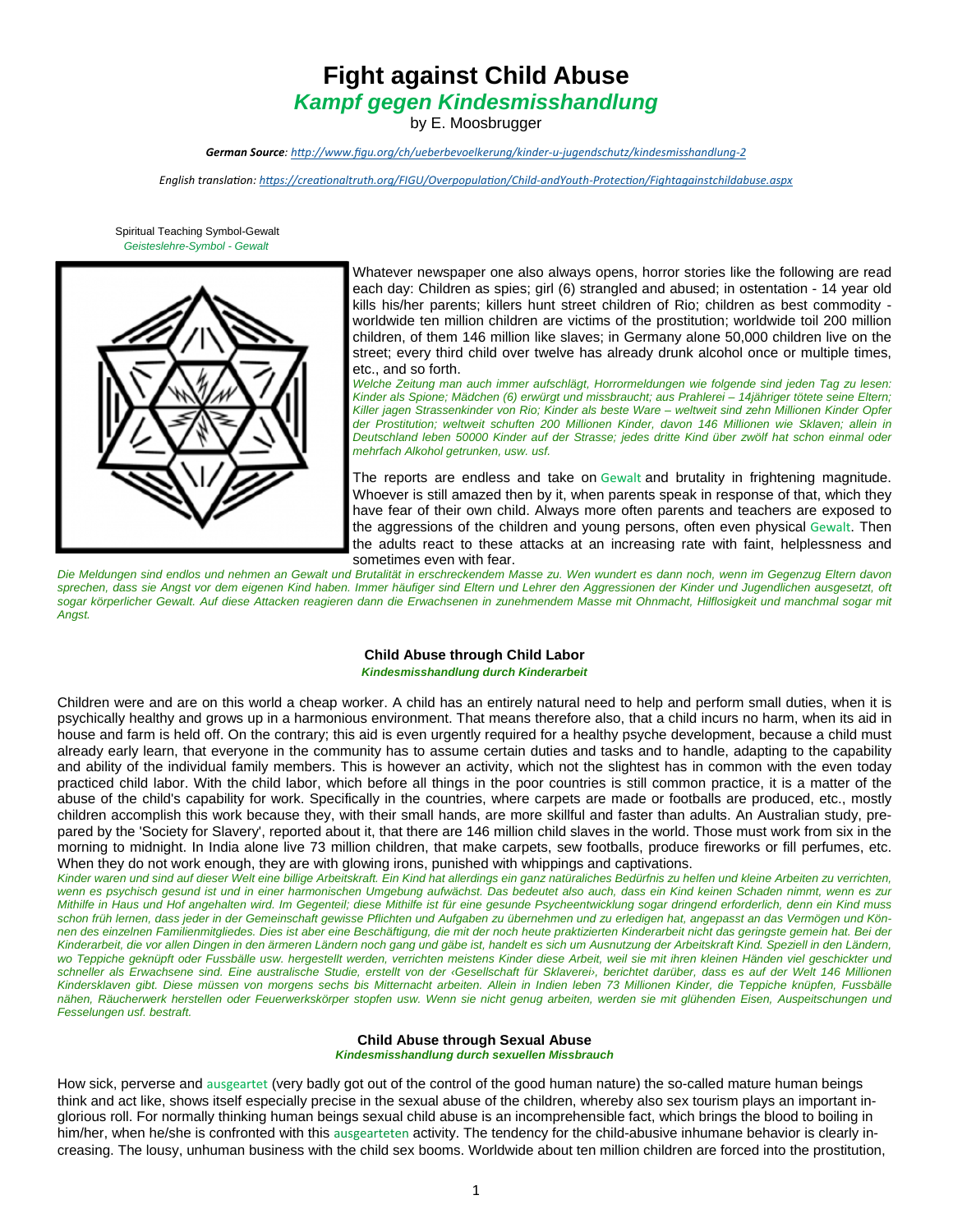the UN estimates. About one million children are added annually, reported 'Terre des Hommes'. The focal point regarding this lies above all in Asia.

*Wie krank, abartig und ausgeartet die sogenannten erwachsenen Menschen denken und handeln, zeigt sich besonders deutlich am sexuellen Missbrauch der Kinder, wobei auch der Sextourismus eine wichtige unrühmliche Rolle spielt. Für einen normal denkenden Menschen ist sexueller Kindesmissbrauch eine unbegreifliche Tatsache, die ihm das Blut zum Sieden bringt, wenn er mit diesem ausgearteten Tun konfrontiert wird. Die Tendenz für das kindesmissbräuchliche menschenunwürdige Verhalten ist eindeutig steigend. Das miese, unmenschliche Geschäft mit dem Kindersex boomt. Weltweit werden rund zehn Millionen Kinder zur Prostitution gezwungen, schätzt die UNO. Jährlich kommen rund eine Million Kinder dazu, berichtet ‹terre des hommes›. Der Schwerpunkt diesbezüglich liegt vor allem in Asien.* 

An equally horrible, morbid, despicable chapter is the violation of children through one's own father, brother or uncle; through strange pathological men and sexual offenders, as well as through ausgeartete, of the bloodlust succumbed soldiers, who also not only violate, defile and abuse defenseless women, but rather also still innocent children.

*Ein ebenso übles, krankhaftes, abscheuliches Kapitel ist die Vergewaltigung von Kindern durch den eigenen Vater, Bruder oder Onkel; durch fremde krankhafte Männer und Triebtäter, sowie durch ausgeartete, dem Blutrausch erlegene Soldaten, die also nicht nur wehrlose Frauen vergewaltigen, schänden und missbrauchen, sondern auch noch unschuldige Kinder.* 

#### **Child Abuse through Psychical Terror**

*Kindesmisshandlung durch psychischen Terror* 

The psychical terror perpetrated on children is a fact, which finds much too little attention. It begins already there, where children are not seriously taken as full-fledged human beings and their statements are only sneered at. As an all-mighty adult, one rather proceeds from louder convenience in the same manner, although with all clearness has made the one's own child attentive on deficiencies or inabilities, that urgently require a change. As a rule the adults are not great enough in themselves, in order to learn from a child. Rather they continue their daily ranting and shouting, that leave monstrous scars in the children and they feeling-based are left lifeless. This is then more recognizable also in their facial expression and in their entire behavior. Since the psyche is formed from the factors of thinking and feeling, one can him/herself imagine, what outcoming effects are caused within children, in which e.g. any capability is denied with sentences like: "But you are too stupid, in order to do this and that! You can't do that! You are good for nothing!" etc., and so forth.

*Der an Kindern verübte psychische Terror ist eine Tatsache, die viel zu wenig Beachtung findet. Er beginnt bereits dort, wo Kinder nicht als vollwertige Menschen ernst genommen und ihre Aussagen nur belächelt werden. Als allmächtiger Erwachsener fährt man lieber aus lauter Bequemlichkeit im gleichen Stil fort, obwohl das eigene Kind mit aller Deutlichkeit auf Mängel oder Schwächen aufmerksam gemacht hat, die dringend einer Änderung bedürfen. In der Regel sind die Erwachsenen nicht gross genug in sich, um von einem Kind zu lernen. Lieber setzen sie ihr tägliches Schimpfen und Schreien fort, das in den Kindern ungeheure Narben hinterlässt und sie gefühlsmässig stumpf werden lässt. Dies ist dann auch an ihrem Gesichtsausdruck und an ihrem ganzen Benehmen erkennbar. Da sich die Psyche aus den Faktoren Denken und Fühlen bildet, kann man sich vorstellen, welche Auswirkungen bei Kindern hervorgerufen werden, denen z.B. jegliches Können abgesprochen wird mit Sätzen wie: «Du bist doch zu dumm, um dieses und jenes zu tun! Das kannst du nicht! Du taugst nichts!» usw. usf.* 

All statements, that are not applicable to this, strengthen the self-worth feeling of a child. Hidden psychical terror is also used there, where parents would like to stow the realization of their own wishes and imaginations on their child; therefore the little girl, that should be the ice princess, because the mother could not fulfill this wish herself. The father, that wants to make a tennis star out of the daughter or the son, etc.

*Alles Aussagen, die nicht dazu geeignet sind, das Selbstwertgefühl eines Kindes zu stärken. Versteckter psychischer Terror wird auch dort angewandt, wo Eltern ihr Kind auf die Verwirklichung der eigenen Wünsche und Vorstellungen trimmen möchten; also das kleine Mädchen, das zur Eisprinzessin werden soll, weil die Mutter sich diesen Wunsch nicht erfüllen konnte. Der Vater, der aus der Tochter oder dem Sohn einen Tennisstar machen will usw* 

Still an important factor to be considered is: Children, whom one would like to protect from all suffering and negative experiences. Here it is a matter of a positiveAusartung *(something that has very badly got out of the control of the good human nature), that let the children psychically wither and through that the egocentric attitude is stirred up. Furthermore thus weakens educated children in their consciousness and in their mode of life, which is why they are not able to stand up to attacks and emotional stresses. From this it can be inferred that also positive-ausgeartete* factors can constitute psychical terror. A well-known example for the positive Ausartung is the *anti-authoritarian upbringing. Here practically no limitations are imposed on the children, because they may and can determine everything for themselves. Unfortunately the children thus brought-up have developed themselves into real ego-monsters, which today form a part of our society. In any case the psychical terror in the raising of the children is more common than is generally admitted. Noch ein wichtiger Faktor ist zu beachten: Kinder, die man vor allem Leid und negativen Erfahrungen schützen möchte. Hierbei handelt es sich um eine positive Ausartung, die Kinder psychisch verkümmern lässt und durch die die Egozentrik geschürt wird. Ausserdem verweichlichen so erzogene Kinder in ihrem Bewusst-*

*sein und in ihrer Lebensweise, weshalb sie Angriffen und psychischen Belastungen nicht standzuhalten vermögen. Daraus lässt sich entnehmen, dass auch positiv-ausgeartete Faktoren psychischen Terror darstellen können. Ein berühmtes Beispiel für die positive Ausartung ist die antiautoritäre Erziehung. Hier werden den Kindern praktisch keine Begrenzungen auferlegt, denn sie dürfen und können alles selbst entscheiden. Leider haben sich die bis anhin so erzogenen Kinder zu richtigen Ego-Monstern entwickelt, die heute einen Teil unserer Gesellschaft bilden. Auf jeden Fall ist der psychische Terror in der Kindererziehung viel verbreiteter als dies allgemein bekannt ist.* 

A further psyche-damaging disastrous thing is abuse of the children as willing consumers. Instead of furthering and encouraging them in their creativity, they are lured and used for materialistic profit purposes; this is in the advertisement, in the sale, in the form of the children's program or wherever. The little ones are courted as possible customers. Thereby it goes not in order to benefit the children, but rather in order to benefit those, who enrich themselves through the children. Statistics for this: Children make 75% of the purchase decisions in a family; in Germany the industry invests annually 600 million Deutschmarks in advertisement, which have children as the target audience; in the children's programming the private stations direct themselves every second to advertising messages directly to children; Children daily see on the average 30 advertising spots; 37% of the four year olds cannot distinguish advertisements and programs from each other; every third child identifies him/herself with 'the advertising children'.

*Ein weiteres psycheschädigendes Übel ist der Missbrauch der Kinder als willige Konsumenten. Statt sie in ihrer Kreativität zu unterstützen und zu fördern, werden sie für materialistische Profitzwecke geködert und benutzt; sei dies in der Werbung, im Verkauf, in der Gestaltung des Kinderprogramms oder wo auch immer. Die Kleinen werden als potentielle Kunden hofiert. Dabei geht es nicht um das Wohl der Kinder, sondern um das Wohl derer, die sich durch die Kinder*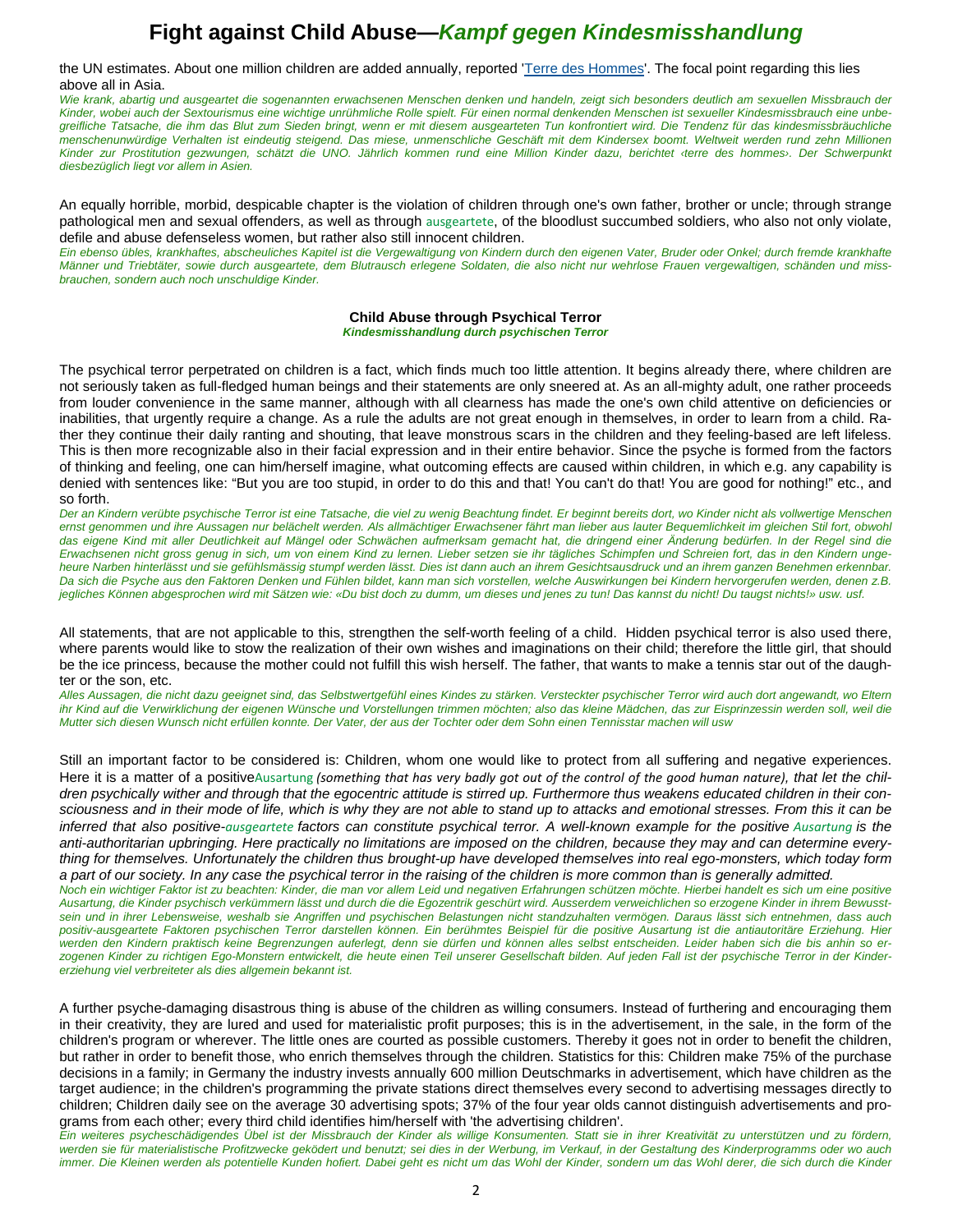*bereichern. Dazu eine Statistik: Kinder treffen 75% der Kaufentscheidungen in einer Familie; die Industrie investiert allein in Deutschland jährlich 600 Millionen DM in Werbung, die Kinder als Zielgruppe hat; im Kinderprogramm der Privatsender richtet sich jede zweite Werbebotschaft direkt an Kinder; Kinder sehen täglich im Durchschnitt 30 Werbespots; 37% der Vierjährigen können Werbung und Programm nicht voneinander unterscheiden; jedes dritte Kind identifiziert sich mit den ‹Werbekindern›.* 

#### **Child Abuse through Torture and Corporal Punishments**  *Kindesmisshandlung durch Quälerei und Prügelstrafen*

Also with this chapter one's neck hair bristles itself, and a shiver runs down the back. Children are beaten to death by parents; one lets them starve; they are tortured with glowing cigarettes, kicks, blows; one robs them of their freedom and cages them for weeks and for months. The infamous actions of the adults, perpetrated on children, are extremely most numerous and scarcely exceeded in their deviancy, and the defenseless created creations have no possibility, to escape this terror. Intervention from outsiders often occurs first then, when it is already too late, because the human beings act from the weak intelligence motto 'live and let live', instead of from the nature-given maxim 'live and help live'.

*Auch bei diesem Kapitel sträuben sich einem die Nackenhaare, und ein Kälteschauer läuft den Rücken hinunter. Kinder werden von Eltern zu Tode geprügelt; man lässt sie verhungern; sie werden gemartert mit glühenden Zigaretten, Fusstritten, Schlägen; man beraubt sie ihrer Freiheit und sperrt sie wochen- und monatelang ein. Die Schandtaten der Erwachsenen, begangen an Kindern, sind äusserst zahlreich und in ihrer Abartigkeit kaum zu übertreffen, und die wehrlosen Geschöpfe haben keine Möglichkeit, diesem Terror zu entgehen. Eingriffe von Aussenstehenden erfolgen oftmals erst dann, wenn es bereits zu spät ist, weil der Mensch nach der dummen Devise ‹Leben und leben lassen› handelt, statt nach der naturgegebenen Maxime ‹Leben und leben helfen›.* 

#### **Child Abuse through Overpopulation**  *Kindesmisshandlung durch Überbevölkerung*

Yes, you read correctly, because the cause and the main disastrous thing of the child abuse lies in the overpopulation, as with all the other great problems of this world. In a annotation for the World Children's Day on 20 September 1995 the following was to be read: "The World Children's Day of the UN was this week." Nobody bothered too much about it. Unjustly. The suffering of the children of this world is hardly understandable. Millions die each year through malnutrition or crippled through wrong diet. An ocean of grief hides behind this sentence. War, illness and hunger, the infestations of the underdeveloped countries, always beat the weakest ones first. Whoever has seen the little victims of the misery in Africa and Asia once, can hardly forget them: the stomach distended to the drum, arms and legs dry branches equally spread out, they crouch apathetically on the wayside. The skin is chapped, flies nest in the wounds, the hair fall out, abnormally widened eyes have lost all sparkle. "Can a greater suffering ever be conceived for the mortal ones, than to see the children die, the poet Euripides already asked more than 2000 years ago." provided by Claus Jacobi from the Bild-Zeitung.

*Ja, Sie lesen richtig, denn die Ursache und das Hauptübel der Kindesmisshandlung liegt wie bei allen andern grossen Problemen dieser Welt in der Überbevölkerung. In einer Glosse zum Weltkindertag am 20. September 1995 war folgendes zu lesen: «Diese Woche war Welt-Kindertag der UNO. Niemand schert sich allzuviel um ihn. Zu Unrecht. Kaum fassbar ist das Leid der Kinder dieser Welt. Millionen sterben jedes Jahr durch Unterernährung oder verkrüppeln durch Fehlernährung. Ein Ozean von Kummer verbirgt sich hinter diesem Satz. Krieg, Krankheit und Hunger, die Heimsuchungen der unterentwickelten Länder, schlagen*  stets die Schwächsten zuerst. Wer die kleinen Opfer des Elends in Afrika und Asien einmal erblickt hat, der kann sie schwer vergessen: Den Bauch zur Trommel *gebläht, Arme und Beine dürren Ästen gleich abgespreizt, hocken sie apathisch am Wegrand. Die Haut ist aufgesprungen, Fliegen nisten in den Wunden, die Haare fallen aus, abnorm geweitete Augen haben jeden Glanz verloren. «Lässt sich für die Sterblichen grösseres Leid je erdenken, als sterben zu sehen die Kinder», fragte schon vor über 2000 Jahren der Dichter Euripides.» Soweit Claus Jacobi von der Bild-Zeitung.* 

When one reads these words, one immediately feels depressed and full of pity for the children, and precisely this pity lets the majority of the human beings act wrongly. Intellect and rationality are washed away in a sea of tears by the wrongly created feelings, whereby a right and nature-given solution to this problem no more can be realized. The thinking reaches only up to the tip of the nose due to ausgearteter sympathy, which is why organizations are initiated in the life, that in wrong-humanistic form provide these children medically and feed with nourishment. In the course of this is smoothly overlooked, that these children will mature and procreate descendants, who then stand before the same problems.

*Wenn man diese Worte liest, fühlt man sich sofort bedrückt und voller Mitleid für die Kinder, und genau dieses Mitleid lässt die Mehrheit der Menschen falsch handeln. Verstand und Vernunft werden durch die falsch erzeugten Gefühle in einem Tränenmeer weggeschwemmt, wodurch eine richtige und naturgegebene Lösung dieses Problems nicht mehr erkannt werden kann. Das Denken reicht infolge ausgearteter Anteilnahme nur bis zur Nasenspitze, weshalb Organisationen ins Leben gerufen werden, die in falschhumanistischer Art diese Kinder medizinisch versorgen und mit Nahrung aufpäppeln. Dabei wird glatt übersehen, dass diese Kinder erwachsen werden und Nachkommen zeugen, die dann vor den gleichen Problemen stehen.* 

"Less is more", states a proverb. Therefore a long-term solution can only read: Let the hungering children die in dignity, when they cannot be fed and provided for by their parents, relatives or by their own people. Precisely in the countries of the third world is assumed by them, that children form the riches of the parents, because they hope, that their many children provide for them in the old age. This however is a naïve assessment of the situation and an immense erroneous assumption for it, because the more children that live in a family, the more must be fed, provided for, educated and formed. What the reality however proves, can from more sufficient nourishment, let alone from culture, not to be mentioned, thus after all a multitude of children must suffer hunger and die miserably, only because an urgently demanded planned parenthood is not fulfilled. It would be more senseful, if families in the third world countries e.g. would have only two children. For these could then much better be provided for, whereby their starting possibilities in the life essentially would be more favorable. Such children are then also much rather in the position, to provide for their parents in the old age.

*«Weniger ist mehr», besagt ein Sprichwort. Deshalb kann eine langfristige Lösung nur lauten: Die hungernden Kinder in Würde sterben zu lassen, wenn sie nicht durch ihre Eltern, Verwandten oder durch das eigene Volk ernährt und versorgt werden können. Gerade in den Ländern der dritten Welt wird davon ausgegangen, dass Kinder den Reichtum der Eltern bilden, denn sie hoffen, dass ihre vielen Kinder sie im Alter versorgen. Dies aber ist eine Milchmädchenrechnung und ein gewaltiger Irrtum dazu, denn je mehr Kinder in einer Familie leben, desto mehr müssen ernährt, versorgt, erzogen und gebildet werden. Wie die Realität jedoch beweist, kann von ausreichender Ernährung, geschweige denn von Bildung, keine Rede sein, so schliesslich eine Menge Kinder Hunger leiden und elendiglich sterben müssen, nur weil eine dringend geforderte Geburtenplanung nicht durchzusetzen ist. Es wäre viel sinnvoller, wenn Familien in den Drittweltländern z.B. nur zwei Kinder hätten. Für diese könnte dann viel besser gesorgt werden, wodurch ihre Startmöglichkeiten ins Leben wesentlich günstiger wären.*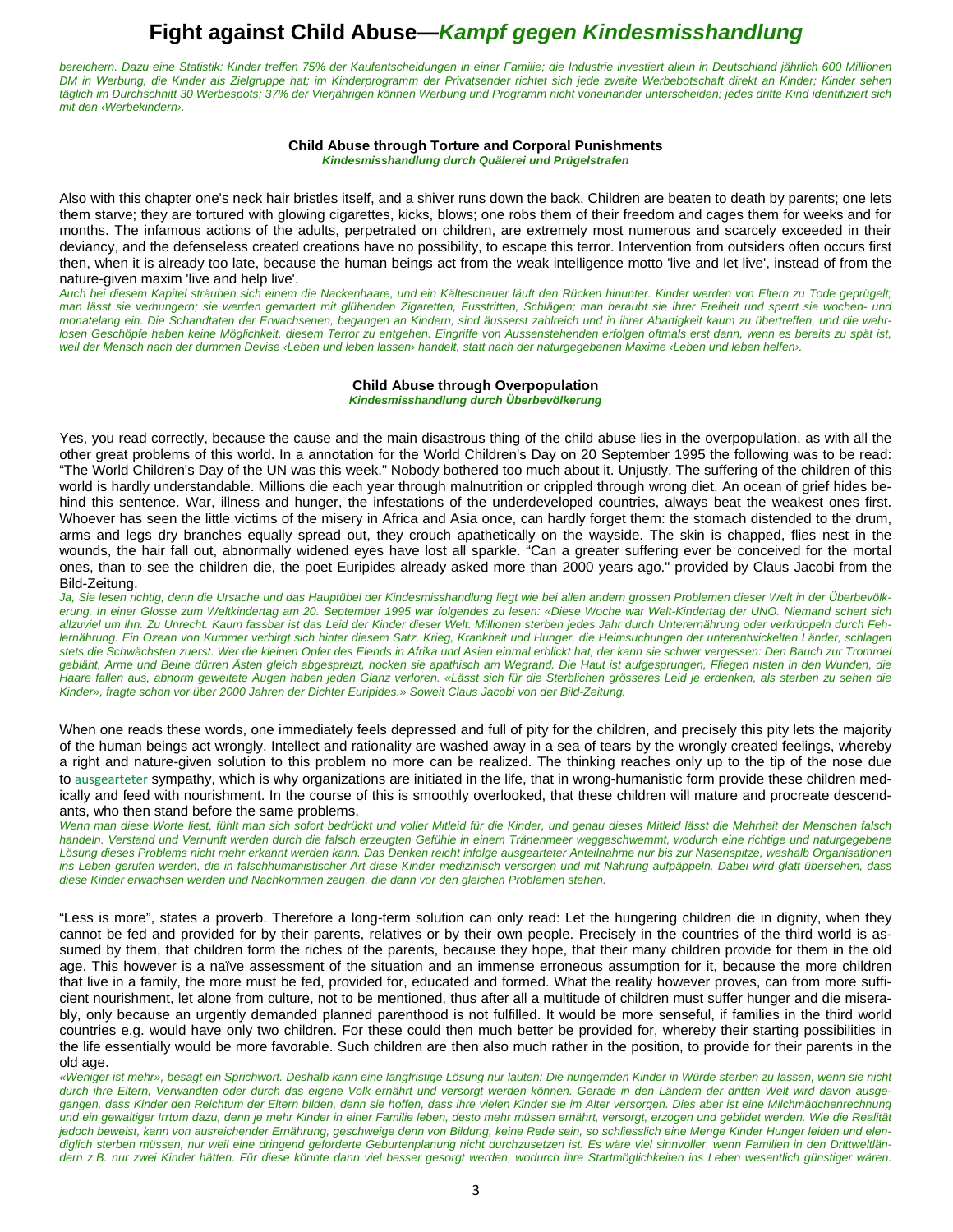*Solche Kinder sind dann auch viel eher in der Lage, für ihre Eltern im Alter zu sorgen.* 

There live simply too many human beings on this world, inhumanely must dwell packed together in apartment blocks, shabby huts, ghettos etc. The wish of many for one's own home in the country remains unfulfillable, because not sufficient country exists, in order for each family in Germany, the Switzerland or in another country to make this possible, not even, when sufficient money would exist. So that human beings can to live however in dignity and freely unfold themselves, housing conditions are necessary, that guarantee the individual also the necessary free space in free nature, which corresponds to the inner requirements of the individual. This applies above all for the children. They must be able to playfully unfold themselves, so that they develop imaginative power, consciousness and fantasy in healthy amount. Television and computer games e.g. are for it absolutely no replacement, also not for lack of possibilities of play and unfolding. They let the creativity of the children wither, because imagination and fantasy are no more demanded, such as this is the case e.g. on an adventure playground or in the forest. Even with book reading the child develops more fantasy than from the television. Professor Peter Struck, a German education researcher, said in an interview: "Children today play less outside, spend too much time with televisions, computer games and listening to music. In the course of this they no longer learn things such as a balancing, climbing, jumping etc. A study covers, that city children for example can hardly still run backwards. Children, who can no longer coordinate their motion sequences, bring themselves and others in danger. They wither physically and emotionally." They wither not only physically and emotionally, but rather they weaken also in their consciousness. This in turn impairs their thinking, feeling and action. Burdens of all kinds are no more borne, which is why children already react to normal challenges aggressively or depressively, and a large number are already psychologically confused to such an extent, that they can no longer manage without sedative tablets. Therefore once again Claus Jacobi shall be quoted: "We, whose children grow up on the other side of the hardship, should for that reason each day be thankful. Instead of this we take it for granted and have created states, that the realm of the childish innocence is not precisely beneficial, a world with greed andGewalt, drugs, porn and fairy tale researchers, who recognize in the Frog Prince a disguised phallus-symbol. Every mother, who the professional career is the most important, every father, who himself gets divorced, stole something of son and daughter, that actually belongs to them. And thus some are more anxious about about his/her account than about his/her child."

*Es leben einfach zu viele Menschen auf dieser Welt, die zusammengepfercht in Wohnsilos, schäbigen Hütten, Ghettos usw. menschenunwürdig hausen müssen. Der Wunsch vieler nach einem eigenen Heim im Grünen bleibt unerfüllbar, weil nicht genügend Land existiert, um jeder Familie in Deutschland, der Schweiz oder in einem anderen Land dies zu ermöglichen, selbst dann nicht, wenn genügend Geld vorhanden wäre. Damit Menschen jedoch in Würde leben und sich frei entfalten können, sind Wohnverhältnisse notwendig, die dem einzelnen auch den notwendigen Freiraum in der freien Natur garantieren, der den inneren Bedürfnissen des einzelnen entspricht. Dies gilt vor allem für die Kinder. Diese müssen sich spielerisch entfalten können, damit sich Vorstellungskraft, Bewusstsein und Phantasie in gesundem Masse entwickeln. Fernsehen und Computerspiele z.B. sind dafür absolut kein Ersatz, auch nicht für mangelnde Spiel*und Entfaltungsmöglichkeiten. Sie lassen die Kreativität der Kinder verkümmern, denn Vorstellung und Phantasie sind nicht mehr gefordert, wie dies z.B. auf einem Abenteuerspielplatz oder im Wald der Fall ist. Sogar beim Bücherlesen entwickelt ein Kind mehr Phantasie als vor dem Fernseher. Prof. Peter Struck, ein deutscher Erziehungswissenschaftler, sagte in einem Interview: «Kinder spielen heute zu wenig draussen, verbringen zuviel Zeit mit Fernsehen, Computer*spielen und Musikhören. Dabei lernen sie Dinge wie Balancieren, Klettern, Hüpfen usw. gar nicht mehr. Eine Studie belegt, dass Grossstadtkinder beispielsweise kaum noch rückwärts laufen können. Kinder, die ihre Bewegungsabläufe nicht mehr koordinieren können, bringen sich und andere in Gefahr. Sie verkümmern körperlich und emotional.» Sie verkümmern nicht nur körperlich und emotional, sondern sie verweichlichen auch in ihrem Bewusstsein. Dies wiederum beeinträchtigt ihr Denken, Fühlen und Handeln. Belastungen aller Art werden nicht mehr verkraftet, weshalb Kinder schon auf normale Anforderungen aggressiv oder depressiv reagieren, und eine Vielzahl ist bereits psychisch derart gestört, dass sie ohne Beruhigungstabletten nicht mehr auskommen. Deshalb soll noch einmal Claus Jacobi zitiert sein: «Wir, deren Kinder jenseits der Not aufwachsen, sollten dafür jeden Tag dankbar sein. Statt dessen nehmen wir es als*  selbstverständlich und haben Zustände geschaffen, die dem Reich der kindlichen Unschuld nicht gerade bekömmlich sind, eine Welt mit Gier und Gewalt, *Drogen, Porno und Märchen-Forschern, die im Froschkönig ein verkapptes Phallus-Symbol erkennen. Jede Mutter, der die berufliche Karriere das Wichtigste ist,*  jeder Vater, der sich scheiden lässt, stiehlt Sohn und Tochter etwas, das ihnen eigentlich gehört. Und so mancher sorgt sich mehr um sein Konto als um sein *Kind.»* 

In few words is here described a bitter fact of our days: Children before all things in the affluent societies often as annoying and disrupting are perceived in a fine-fluidal wise - disrupting in the ego-unfolding of the adults. However how could it also be differently, the so-called adults are after all nothing other than large children. Their intellect and their rationality remains small, because thus as they now their own children wrongly treat and bring up, it was handed down to them as a child. They know nothing else. Never have they learned, what it means, to be autonomous. Autonomy is more than to bear one's own household and to pursue a profession. Being autonomous means, to assume complete responsibility for all his/her thoughts, activity and actions, in order to also be complete with the consequences developing from this. However the rule looks then, that descendants are educated in accordance with the one's own wishes and imaginations, which is why they are a likeness, a template of their parents; that is to say: Children rise into the footsteps of the parents. So that however a human being can become autonomous, he/she must move him/herself away from his/her parents' house and spend several years 'away'. In this time to him/her the wind should considerably whistle around the ears, because only then is the young human being compelled, to seek means and ways, in order to become fair in all challenges. Formerly there used to be the learning and walking years, where the young person went on the journey, in order to obtain experience in life and profession.

*In wenigen Worten ist hier eine bittere Tatsache unserer Tage beschrieben: Kinder werden vor allen Dingen in den Wohlstandsgesellschaften oft als lästig und störend empfunden – störend in der Egoentfaltung der Erwachsenen. Aber wie könnte es auch anders sein, sind die sogenannten Erwachsenen doch nichts*  anderes als grosse Kinder. Ihr Verstand und ihre Vernunft sind klein geblieben, denn so wie sie jetzt ihre eigenen Kinder falsch behandeln und erziehen, ist es *ihnen selbst als Kind ergangen. Sie kennen nichts anderes. Niemals haben sie gelernt, was es bedeutet, selbständig zu sein. Selbständigkeit ist mehr als einen eigenen Haushalt zu führen und einem Beruf nachzugehen. Selbständig sein bedeutet, für all sein Denken, Tun und Handeln volle Verantwortung zu übernehmen, um auch mit den daraus entstehenden Konsequenzen fertig zu werden. Die Regel sieht jedoch so aus, dass Nachkommen den eigenen Wünschen und Vorstellungen gemäss erzogen werden, weshalb sie ein Abbild, eine Schablone ihrer Eltern sind; das heisst: Kinder steigen in die Fussstapfen der Eltern. Damit aber ein Mensch selbständig werden kann, muss er sich von seinem Elternhaus entfernen und etliche Jahre ‹in der Fremde› verbringen. In dieser Zeit sollte ihm der Wind gehörig um die Ohren pfeifen, denn nur so ist der junge Mensch gezwungen, Mittel und Wege zu suchen, um allen Anforderungen gerecht zu werden. Früher gab es die Lehr- und Wanderjahre, wo die jungen Burschen auf die Walz gingen, um Erfahrung in Leben und Beruf zu erlangen.* 

In practice it is however very often thus, that the young human beings directly from the parents' house step into the state of the marriage. An inner autonomy was thus not worked out. Problems become furthermore discussed with the parents and frequently the parents attempt, to determine over their children; they give them advice, directions and harbor secretly or open expectations, how the now the married children have to behave compared with them. That by such a behavior the young marriage is burdened, is self-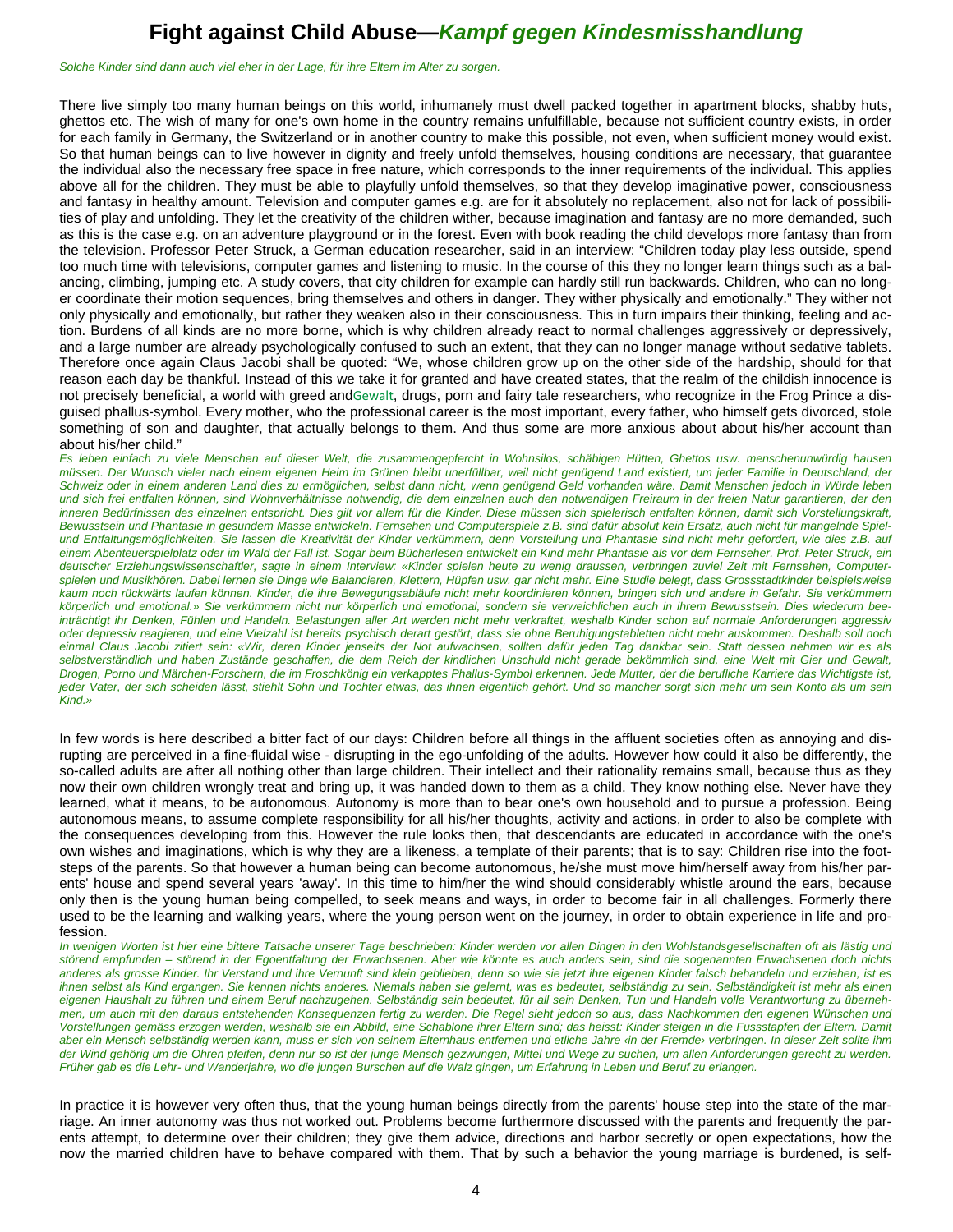explanatory. The young pair cannot themselves get it together unimpaired, which itself has a burdening effect on the relationship. Provides itself with them then an offspring, then it becomes still more challenging. Joy over the child may still be so great, avoidable wrong upbringing is already preprogrammed, which would frequently lead to the child abuse.

In der Praxis ist es aber sehr häufig so, dass die jungen Menschen direkt aus dem Elternhaus heraus in den Stand der Ehe treten. Eine innere Selbständigkeit *wurde also nicht erarbeitet. Probleme werden weiterhin mit den Eltern besprochen und nicht selten versuchen dabei die Eltern, über ihre Kinder zu bestimmen; sie erteilen ihnen Ratschläge, Anweisungen und hegen heimliche oder offene Erwartungen, wie sich die nun verheirateten Kinder ihnen gegenüber zu benehmen haben. Dass durch ein solches Verhalten die junge Ehe belastet wird, versteht sich von selbst. Das junge Paar kann sich nicht ungestört zusammenraufen, was sich belastend auf die Beziehung auswirkt. Stellt sich bei ihnen dann Nachwuchs ein, dann wird es noch schwieriger. Mag die Freude über das Kind noch so gross sein, vermeidbare Erziehungsfehler sind bereits vorprogrammiert, die nicht selten zur Kindesmisshandlung führen.* 

Also there are preprogrammed difficulties, where two human beings in a partnership have united themselves; but after some time they determined, that they can find no common level. Often enough comes about then the irrational opinion, a child can again patch the wrecked relationship. An enormous erroneous assumption, because to the existing unpeace comes a new addition, which then often leads to the splitting. Now there are three persons, who must find common ground. These situations always create stress factors, thus the one or other parents or both of them the nerves run wild, whereby they snap and become unpredictable. The child also starts still to whine, which in a such kind of situation is only logical, because it perceives like a fine radar the unpeace, then it becomes the scapegoat. Depending upon temperament, character and penchant of the adults look then at the reactions. There where rationality predominates, at the very least one of the parents goes to them, takes the child into the arms and calms it down. It is seen differently with the egoists and irrational ones. They strike the child, shout at it, abuse it with kicks etc., and so forth. The dogs bites the weakest one; after this principle is then acted. If the wrong behavior however is not recognized by the adults and is not rigorously changed, then this state escalates more and more. Mothers let their children starve, fathers sexually abuse their daughters, the descendants are beaten black and blue and many other ugly ones, repulsive ones and brutal ones cross the stage.

*Auch dort sind Schwierigkeiten vorprogrammiert, wo sich zwei Menschen in einer Partnerschaft vereint haben; doch nach einiger Zeit stellen sie fest, dass sie keine gemeinsame Ebene finden können. Oft genug entsteht dann die irre Meinung, ein Kind könne das zerrüttete Verhältnis wieder flicken. Ein gewaltiger Irrtum, denn zum bestehenden Unfrieden kommt ein neuer hinzu, was dann häufig zur Trennung führt. Nun sind es drei Personen, die zueinanderfinden müssen. Diese Situationen erzeugen immer Stressfaktoren, so dem einen oder anderen Elternteil oder allen beiden die Nerven durchgehen, wodurch sie ausrasten und unberechenbar werden. Fängt auch das Kind noch zu quengeln an, was in einer derartigen Situation nur logisch ist, denn es nimmt wie ein feines Radar den Unfrieden auf, dann wird es zum Buhmann. Je nach Temperament, Charakter und Veranlagung der Erwachsenen sehen dann die Reaktionen aus. Dort wo Vernunft vorherrscht, kommt zumindest ein Elternteil zu sich, nimmt das Kind in die Arme und beruhigt es. Anders sieht es bei den Egoisten und Unvernünftigen aus. Sie schlagen auf das Kind ein, brüllen es an, traktieren es mit Fusstritten usw. usf. Den Schwächsten beissen die Hunde; nach diesem Prinzip wird dann gehandelt. Wird von den Erwachsenen das falsche Verhalten jedoch nicht erkannt und nicht rigoros geändert, dann eskaliert dieser Zustand immer mehr. Mütter lassen ihre Kinder verhungern, Väter missbrauchen ihre Töchter sexuell, die Nachkommen werden grün und blau geschlagen und vieles andere Hässliche, Abscheuliche und Brutale geht über die Bühne.* 

It is entirely especially terrible for descendants, when women want to satisfy selfish ego wishes, as this has been admitted to us by women, who have AIDS. They wanted to come to know the experience of the motherhood before they die, thus they entirely consciously took into account, that their child came into the world already with AIDS. Such machinations are feloniously criminal and come equal to a murder. That is most terrible child abuse, because to the woman it is not at all about the young human beings, that should see the light of the world and lead a life in love and harmony, but rather only about the satisfaction of personal egoistic wishes. Unfortunately these things occur much more often than one assumes, because only from such reasons is to be explained, why in a prosperity state like Germany 50,000 children live on the street.

Ganz besonders schlimm ist es für Nachkommen, wenn Frauen selbstsüchtige Egowünsche befriedigen wollen, wie uns dies bekannt geworden ist von einer *Frau, die Aids hatte. Sie wollte vor ihrem Sterben das Erlebnis der Mutterschaft erfahren, so sie ganz bewusst in Kauf nahm, dass ihr Kind schon mit Aids auf die Welt kam. Solche Machenschaften sind verbrecherisch-kriminell und kommen einem Mord gleich. Das ist übelste Kindesmisshandlung, denn der Frau geht es gar nicht um den jungen Menschen, der das Licht der Welt erblicken und ein Leben in Liebe und Harmonie führen soll, sondern nur um die Befriedigung persönlicher egoistischer Wünsche. Leider geschehen diese Dinge viel häufiger als man annimmt, denn nur aus solchen Gründen ist zu erklären, warum in einem Wohlstandsstaat wie Deutschland 50000 Kinder auf der Strasse leben.* 

The fundamental disastrous thing of everything - this must once again specifically be emphasized - lies solely and exclusively in the overpopulation. The more the world population rises, the greater will become the number of the children, mistreated, abused and enslaved. It is no wonder then, when these psychologically disturbed children strike back in the same and still harder tenor, because as a rule these children are neglected, since they know nothing other than arguing, unreliability and brutality. Love, harmony and responsibility are foreign words for them. Consequently they reach to drugs and alcohol; develop themselves into thieves and thugs; that lie through their teeth; terrorize and torment same age ones or younger ones; they join in youth-gangs, etc., and so forth. The egocentrism, that a child is one's own, continues itself in the youth- and adult-age and develops itself to the rough all-of-yourself-enforcement without tolerance, consideration and lenience for the strangers and ones with a different nature. With this way of thinking and behavior, partnerships are then entered into and descendants procreated, whereby the disastrous things themselves can continuously propagate. Naturally each human being has the opportunity, to liberate him/herself from this cycle, however for this belongs an iron Will, tough self-education and an tremendous power to act, in order to bring to an end the psychical damages that are incurred. The practice proves, that this rarely is the case.

*Das Grundübel von allem – dies muss noch einmal speziell betont werden – liegt einzig und allein in der Überbevölkerung. Je mehr die Weltbevölkerung an*steigt, desto grösser wird die Zahl der Kinder, die misshandelt, missbraucht und versklavt werden. Wen wundert es dann noch, wenn diese psychisch gestörten *Kinder im gleichen und noch härteren Tenor zurückschlagen, denn in der Regel verwahrlosen diese Kinder, weil sie nichts anderes als Streit, Unzuverlässigkeit und Brutalität kennen. Liebe, Harmonie und Verantwortung sind für sie Fremdworte. Folglich greifen sie zu Drogen und Alkohol; entwickeln sich zu Dieben und Schlägern; lügen, dass sich die Balken biegen; terrorisieren und quälen Gleichaltrige oder Jüngere; schliessen sich Jugendbanden an, usw. usf. Die Egozentrik, die einem jeden Kind eigen ist, setzt sich ins Jugend- und Erwachsenenalter fort und entwickelt sich zur rüden Eigendurchsetzung ohne Toleranz, Rücksicht und Nachsicht für das Fremde und Andersgeartete. Mit dieser Denk- und Handlungsweise werden dann Partnerschaften eingegangen und Nachkommen gezeugt, wodurch sich das Übel ständig fortpflanzen kann. Natürlich hat jeder Mensch die Chance, sich aus diesem Kreislauf zu befreien, aber dazu gehört ein eiserner Wille, harte Selbsterziehung und eine unerhörte Tatkraft, um die psychischen Schäden, die entstanden sind, zu beheben. Die Praxis beweist, dass dies höchst selten der Fall ist.* 

Now it asks itself, how are all the shortcomings, that prevail in the raising of children and in the treatment of children to be eliminated?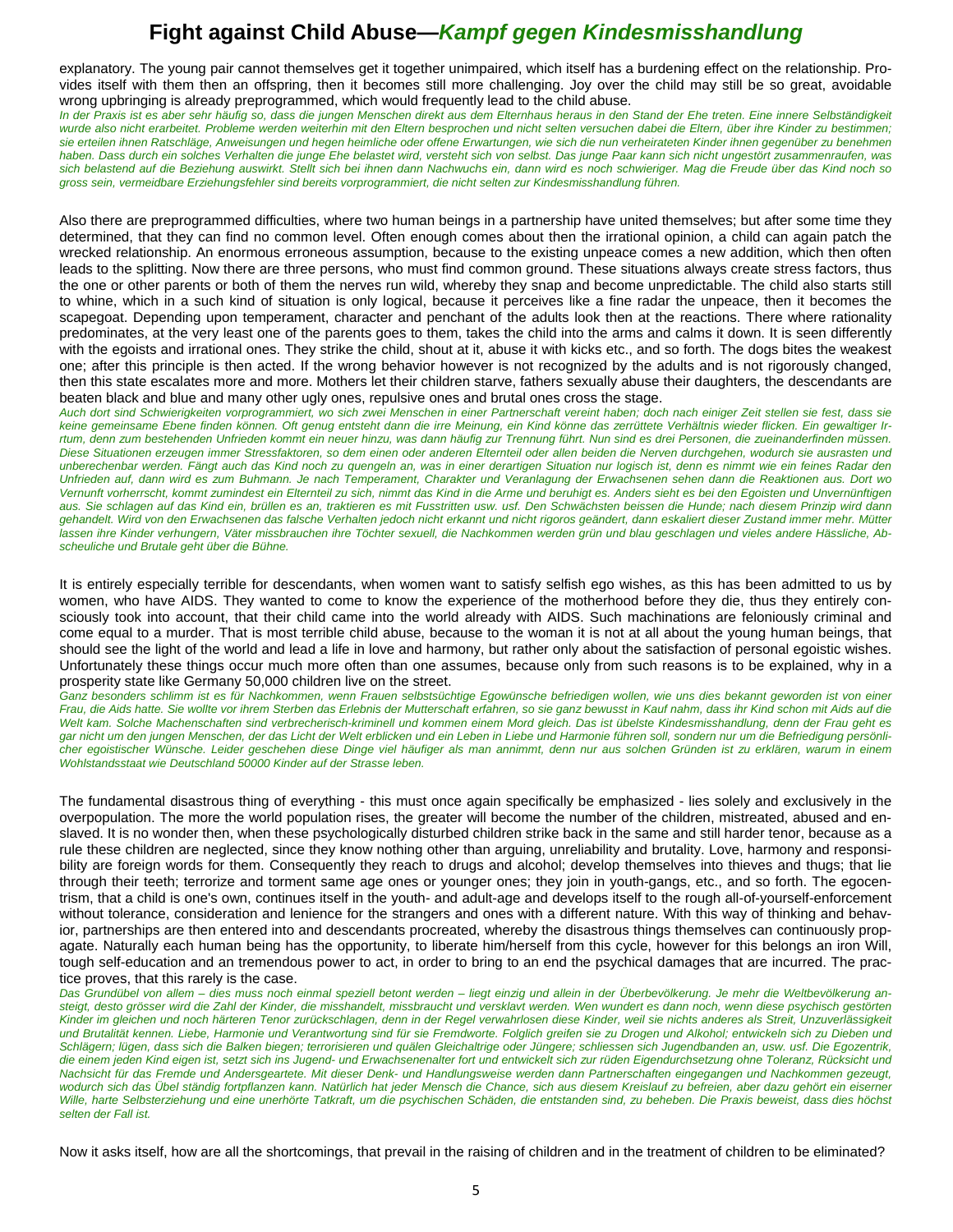*Nun fragt es sich, wie sind all die Missstände, die in der Kindererziehung und -behandlung herrschen, zu beseitigen?* 

The most important factor is clearly the reduction of the overpopulation, which can be brought about only with the stopping and backward stepping through a strictly regulated birth control (see Overpopulation brochures 1 and 3).

*Der wichtigste Faktor ist eindeutig die Reduzierung der Überbevölkerung, die nur durch eine streng geregelte Geburtenkontrolle zum Stillstand und Rückschritt gebracht werden kann (siehe Überbevölkerungs-Broschüren 1 und 3).* 

Furthermore a special commission must be formed at each place of the world, that themselves seriously and with all consequences take a stand for concerns of the children. The child welfare services are in principle not suitable for this task, because "majority of specialists are not psychologically trained and are rarely further trained. The majority of offices are understaffed. A supervisory authority, like the trade supervisory board in the industry, is not existing", says a spokeswoman of the 'Initiative Jugendamtgeschädigter (initiative of youth welfare service-victims)'.

*Im weiteren müsste an jedem Ort der Welt eine Sonderkommission gebildet werden, die sich ernsthaft und mit allen Konsequenzen für die Belange der Kinder*  einsetzt. Die Jugendämter sind im Prinzip für diese Aufgabe nicht geeignet, weil die «meisten Fachkräfte nicht psychologisch ausgebildet sind und Weiterbildung *selten ist. Die meisten Ämter sind unterbesetzt. Eine Aufsichtsbehörde, wie das Gewerbeaufsichtsamt in der Industrie, ist nicht vorhanden», sagte eine Sprecherin der ‹Initiative Jugendamtgeschädigter›.* 

At the same time the teaching of nurturing *(upbringing/parenting)* must be established as a further subject of instruction in the schools. *To bring up children as autonomous and responsibility conscious human beings is the most difficult task that parents have to solve. How they are able to cope with this, they however learn nowhere, therefore in primary schools, high schools and adult education centers is demanded, the teaching of upbringing (parenting) be introduced into their educational program.* 

*Gleichzeitig müsste in den Schulen als weiteres Unterrichtsfach die Erziehungslehre eingeführt werden. Kinder zu selbständigen und verantwortungsbewussten Menschen zu erziehen ist die schwerste Aufgabe, die Eltern zu bewältigen haben. Wie sie diese meistern können, lernen sie jedoch nirgendswo, deshalb sind Grund-, Hoch- und Volkshochschulen gefordert, die Erziehungslehre in ihr Unterrichtsprogramm aufzunehmen.* 

Also an office or the like would have to be established, in which the married couples are examined for their capability to raise the children. If there exist pairs with a wish to have children, then is thereby still not far said, that they also are really capable to raise this child with all necessary care, love and in harmony. Not until when that made cognizable of the safety is rendered, may pairs get the permission to put descendants into the world. Equally to take into consideration is the economic, social, ethical and health circumstances which if necessary also prohibit a descendants procreation (more information for this in the text Overpopulation 13).

*Auch müsste ein Amt oder dergleichen eingerichtet werden, das Ehepaare auf ihre Fähigkeit zur Kindererziehung überprüft. Besteht bei Paaren ein Kinderwunsch, dann ist damit noch lange nicht gesagt, dass sie auch wirklich fähig sind, dieses Kind mit aller nötigen Sorgfalt, Liebe und in Harmonie zu erziehen. Erst wenn der Nachweis der Unbedenklichkeit erbracht ist, dürfen Paare die Erlaubnis bekommen, Nachkommen in die Welt zu setzen. Ebenso sind die wirtschaftlichen, sozialen, ethischen und gesundheitlichen Verhältnisse zu berücksichtigen, die gegebenenfalls auch eine Nachkommenschaftszeugung verbieten (mehr Information hierzu in der Schrift Überbevölkerung 13).* 

Child abusers must be delivered before court and their deed be punished accordingly severe, because child abuse is no harmless crime, although this always again is so judged. The ones administering justice should bear themselves before eyes, that here a human life was destroyed, because in few cases is it possible, to actually bring to an end the resulting damages. The life of the human beings concerned is practically ruined, and this amounts almost equal to a murder.

*Kinderschänder müssen vor Gericht gestellt und ihrer Tat entsprechend hart bestraft werden, denn Kindesmisshandlung ist kein Kavaliersdelikt, obwohl diese immer wieder so beurteilt wird. Die Rechtsprechenden sollten sich vor Augen führen, dass hier ein Menschenleben zerstört wurde, denn in den allerwenigsten Fällen ist es möglich, die entstandenen Schäden tatsächlich zu beheben. Das Leben der betroffenen Menschen ist praktisch verpfuscht, und dies kommt fast einem Mord gleich.* 

Fundamental one is to say, that each child abuse also brings with it a destruction of the psyche. A healthy psyche is however the Alpha and Omega *(essenƟal thing), with which a human being can pursue his/her life in evolutionary sense, therefore the 'hygiene of the*  psyche' must begin immediately after the birth. Whereupon it arrives in detail, should be elucidated in the following. It deals itself *around an excerpt from the directives (by Billy) about the topic 'Hygiene of the Psyche' in regard to the raising of children:* 

*Grundsätzlich ist zu sagen, dass jede Kindesmisshandlung auch eine Zerstörung der Psyche mit sich bringt. Eine gesunde Psyche ist aber das A und O, damit ein Mensch sein Leben in evolutivem Sinne beschreiten kann, deshalb muss die ‹Hygiene der Psyche› sofort nach der Geburt beginnen. Worauf es im einzelnen ankommt, soll im nachfolgenden erläutert werden. Es handelt sich dabei um einen Auszug aus den Direktiven (von Billy) über das Thema ‹Hygiene der Psyche› in bezug auf Kindererziehung:* 

"The psychical hygiene begins not first in the adulthood of the human beings, but rather already in the infancy, and indeed already directly after its birth. Of utmost importance is thereby, to consider, that a newborn child is not removed from the mother, as this unfortunately is common in hospitals, but rather is left with her. This is the first, for the newborn most impressionable and most important psyche-hygienic occurrence in its beginning life.

*«Die psychische Hygiene beginnt nicht erst im Erwachsenenalter des Menschen, sondern bereits im Kindesalter, und zwar bereits direkt nach dessen Geburt. Von äusserster Wichtigkeit ist dabei, zu beachten, dass ein Neugeborenes nicht von der Mutter entfernt, wie dies leider in Kliniken üblich ist, sondern bei ihr belassen wird. Dies ist der erste, für das Neugeborene eindrücklichste und wichtigste psyche-hygienische Vorgang in dessen beginnendem Leben.* 

The psychiatry gives many confusing proposals, that deal with the psychical care of the human beings, this both in the respect to children as well as to adults. Many of the proposals are thereby very good, others however are in turn given from out of unknowledge, from unintellect and not knowing of the psyche of the human beings.

*Die Psychiatrie gibt verwirrend viele Vorschläge, die sich mit der psychischen Betreuung des Menschen befassen, dies sowohl in der Hinsicht auf Kinder wie auch auf Erwachsene. Viele der Vorschläge sind dabei sehr gut, andere jedoch sind wiederum gegeben aus Unkenntnis heraus, aus Unverstand und Nichtkennen der Psyche des Menschen.*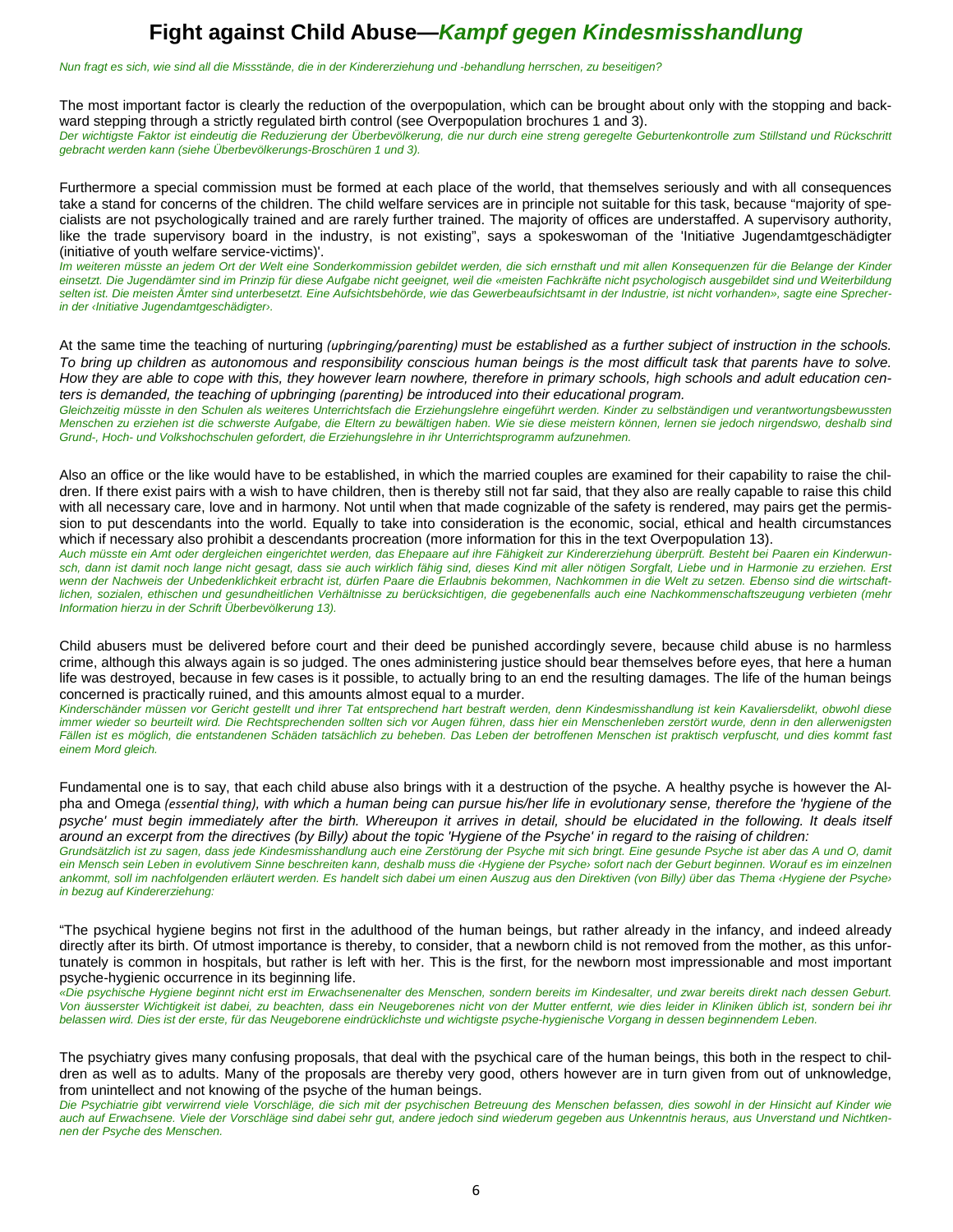In the most fundamental form the following is to be said in the regard to the psyche: In the first and foremost the family of human beings represents the most valueful and most irreplaceable place of refuge, that as most reliable stronghold provides the best possible safety, this in particular at times of difficult tremors, which occur especially with heavy burdens ...

*In grundlegender Form ist im Bezuge auf die Psyche folgendes zu sagen: In erster Linie stellt die Familie eines Menschen den wertvollsten und unersetzbarsten Zufluchtsort dar, der als verlässlichster Hort die bestmöglichsten Sicherheiten bietet, dies insbesondere zu Zeiten schwerer Erschütterungen, die besonders bei schweren Belastungen auftreten …* 

The family care is entirely especially irreplaceable with the nursery child, in particular however with the infant. At this age caregiving damages in psychical form emerge with the child, then these are in the latter life hardly made to be good. All attempts to further make good very often fail both by the damaged ones themselves as also by outer influences. Nursery children, in particular infants, already after the birth require the full heedfulness of the family, in every wise. Thereby not just the stepping forward of the mother is of significance, but also the father and the siblings.

Die familiäre Betreuung ist ganz besonders beim Spielkind unersetzbar, insbesondere aber beim Säugling. Entstehen in diesem Alter beim Kind Pflegeschäden in psychischer Form, dann sind diese im späteren Leben kaum mehr gutzumachen. Sehr oft scheitern alle Versuche der Wiedergutmachung sowohl durch die *Geschädigten selbst als auch durch Ausseneinflüsse. Spielkinder, insbesondere Säuglinge, bedürfen schon nach der Geburt der vollsten Aufmerksamkeit der Familie, und zwar in jeder Beziehung. Dabei ist nicht nur die Mutter von hervortretender Bedeutung, sondern auch der Vater und die Geschwister.* 

Previously was idiotically claimed by know-it-alls (whereby this claim partially is still today adhered to by irrational ones), that the infant especially during the first months of life should be left in rest, whereby the common caring fully suffices such as feeding, changing and bathing, because any further bothering with the infant for this is only detrimental. Stimulations of all kinds, thus was and is partially still today the opinion, is detrimental for the infant, thus also the talking with the infant, who in any case understands nothing. Truthly it is it however thus, that an infant, and precisely more such, needs the same stimulations of all kinds and conversation, as also the mature human being. If that is sufficiently done, then the psychical hygiene is as a best encouragement accomplished, and the human being flourishes, because he/she even finds recognition. His/her psyche can function correctly and be free from burdening grime, whereby the state of the unweighted and hygienic psyche comes about.

*Früher wurde von Besserwissern blödsinnig behauptet (wobei diese Behauptung teilweise noch heute von Unvernünftigen aufrechterhalten wird), dass besonders der Säugling während der ersten Lebensmonate in Ruhe gelassen werden soll, wobei die übliche Versorgung wie Füttern, Trockenlegen und Baden vollauf genüge, weil jedes weitere Sichabgeben mit dem Säugling für diesen nur schädlich sei. Anregungen aller Art, so war und ist teilweise noch heute die Meinung, seien für den Säugling schädlich, so auch das Reden mit dem Säugling, der sowieso nichts verstehe. Wahrheitlich ist es aber so, dass ein Säugling, und gerade ein solcher, ebenso sehr Anregungen aller Art und Konversation benötigt, wie auch der erwachsene Mensch. Wird dem Genüge getan, dann wird der psychischen Hygiene zum besten Vorschub geleistet, und der Mensch blüht auf, weil er eben Beachtung findet. Seine Psyche kann richtig funktionieren und frei sein von belastendem Schmutz, wodurch der Zustand der unbeschwerten und hygienischen Psyche entsteht.* 

As with the adolescent human beings already growing into the adulthood his/her self-education is necessary, thus also with the infant and child the upbringing by the family plays a very important roll. Family upbringing has thereby a dual function, it brings with it yet two different tasks of importance in itself: First of all through the family upbringing the unfolding in the child of all established penchants is guaranteed, and secondly they should make conscious to the child the responsibility of the life and truth, whereby he/she becomes able, to live in and integrate him/herself into the coming world of his/her future, all things of the human beings, the fauna and flora and the planet and universe. Precisely all that however is in the today's time more monstrously complicated, which is why many-fold breaches against natural laws and recommendations must be cast out, if one wants to live in the world of today. At the very least the present time and the thoughts and actions of the human beings of the Earth demand very much mutual respect and tolerance, otherwise the life would not be bearable. If these facts cannot be made plausible and therefore understandable to an adolescent child early enough, then a mismanagement occurs, which leads to the flipping out and departure. Especially in the early infancy the human being is appallingly egocentric. Something must part with the next one, must stand back or the peaceful life with each other means in this egocentric state often terrible agonies, and the upbringing at this stage is mis-driven, lax or inadequately handled, then this means for the adolescent human beings, that he/she already in the near future no more comes clean with his/her environment and with him/ herself and for this reason is continuously at war with it. The human being namely, in his/her childhood was raised wrongly or inadequately, which itself as a rule also let no healthy self-education be provided. Thereby he/she remains egocentric, and in egocentric form he/she always only sees his/her own advantage. His/Her entire psyche is unhygienic and to such an extent covered with grime, that this can hardly be removed any more, except when the concerned human being one day stands on one's own feet through any circumstances, creates an iron will and changes everything. This however is a rarity, which itself among 10 million human beings perhaps someday comes about.

*Wie beim bereits zum Erwachsenenalter heranwachsenden Menschen seine Selbsterziehung notwendig ist, so spielt auch beim Säugling und Kind die Erziehung durch die Familie eine sehr wichtige Rolle. Die Familienerziehung hat dabei eine Doppelfunktion, birgt sie doch zwei verschiedene Aufgaben von Wichtigkeit in sich: Erstens soll durch die Familienerziehung die Entfaltung aller im Kind verankerten Veranlagungen garantiert werden, und zweitens soll sie dem*  Kind die Verantwortung des Lebens und der Wahrheit bewusst machen, wodurch es fähig wird, sich in die kommende Welt seiner Zukunft, aller Dinge der *Menschen, der Fauna und Flora und des Planeten und Universums hineinzuleben und einzufügen. Gerade all das ist in der heutigen Zeit aber ungeheuer kompliziert, weshalb vielfach gegen natürliche Gesetze und Gebote verstossen werden muss, wenn man in dieser Welt der Gegenwart leben will. Zumindest fordern die gegenwärtige Zeit und das Denken und Handeln des Menschen der Erde sehr viel gegenseitige Rücksichtnahme und Toleranz, ansonsten das Leben nicht auszuhalten wäre. Können diese Tatsachen einem heranwachsenden Kinde aber nicht frühzeitig genug plausibel und also verständlich gemacht werden, dann erfolgt eine Fehlsteuerung, die zum Ausflippen und Aussteigen führt. Besonders im frühen Kindesalter ist der Mensch erschreckend egozentrisch. Etwas teilen müssen mit dem Nächsten, zurückstehen müssen oder das friedliche Leben miteinander bedeutet in diesem egozentrischen Zustand oft Höllenqualen, und wird die Erziehung in diesem Stadium fehlgesteuert, lasch oder unzureichend gehandhabt, dann bedeutet dies für den heranwachsenden Menschen, dass er schon in naher Zukunft mit seiner Umwelt und mit sich selbst nicht mehr ins Reine kommt und damit auf stetigem Kriegsfuss stehen wird. Der Mensch nämlich, der in seiner Kindheit falsch oder unzulänglich erzogen wurde, der wird sich in der Regel auch keine gesunde Selbsterziehung angedeihen lassen. Dadurch bleibt er egozentrisch, und in egozentrischer Form sieht er stets nur seinen eigenen Vorteil. Seine gesamte Psyche ist unhygienisch und dermassen mit Schmutz bedeckt, dass dieser kaum mehr weggeschafft werden kann, ausser der betreffende Mensch steht durch irgendwelche Umstände eines Tages auf die eigenen Füsse, schafft sich einen eisernen Willen und ändert alles. Dies jedoch ist eine Seltenheit, die sich unter 10 Millionen Menschen vielleicht einmal zuträgt.* 

If the family wants the adolescent human beings to avoid a hygienically defective psyche, then the duty of instructing through the upbringing must be practiced always further with unending endurance. To the adolescent human beings must as early as from youngest age in fullest heedfulness already be given and everything in everlasting endurance once again educationally (in upbringing) be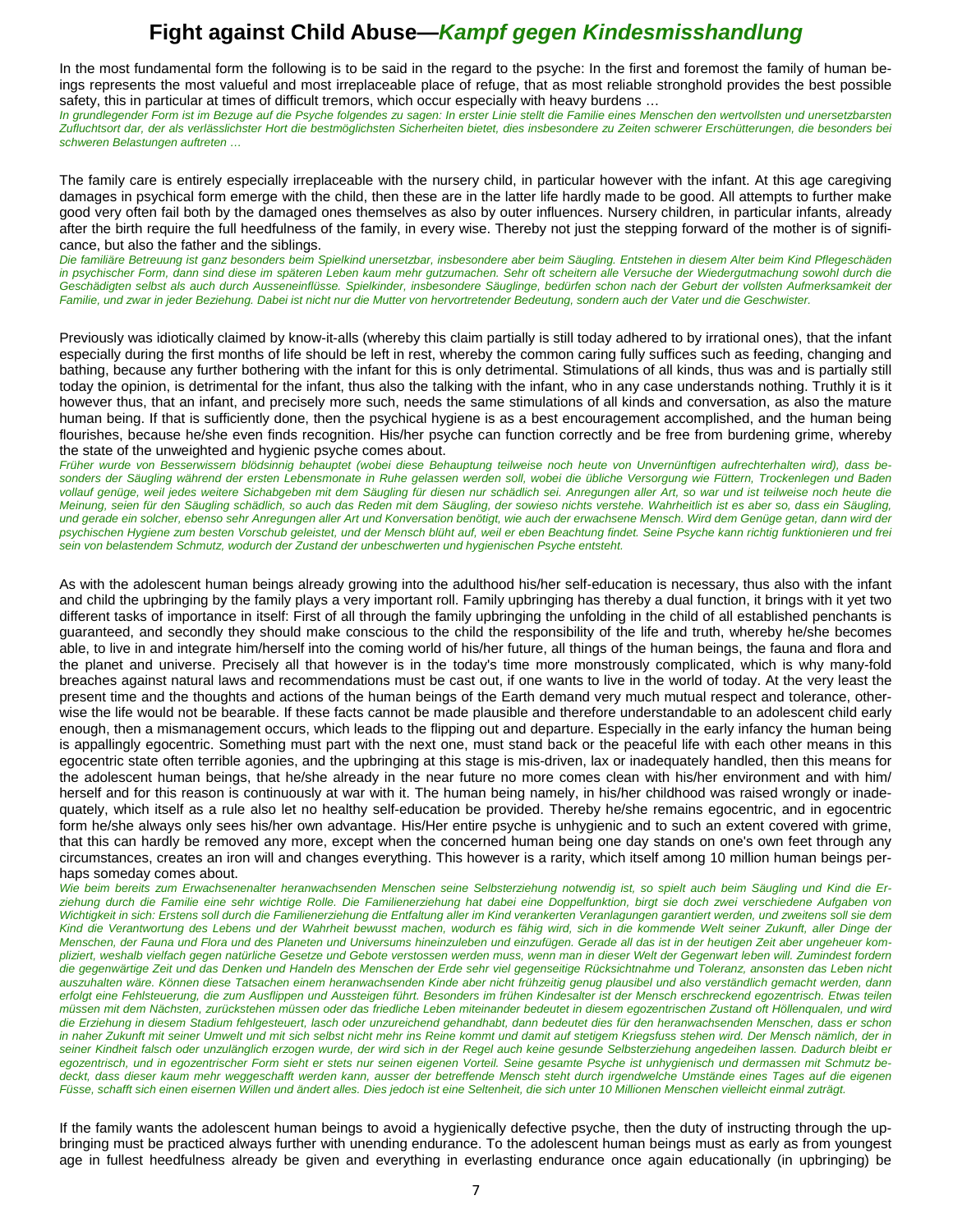taught. Upbringing however does not mean use of force, but rather love in every wise.

*Will die Familie dem heranwachsenden Menschen eine hygienisch schadhafte Psyche vermeiden, dann muss mit unendlicher Geduld die Pflicht des Belehrens durch die Erziehung immer wieder geübt werden. Dem heranwachsenden Menschen muss schon von jüngstem Alter an vollste Aufmerksamkeit geschenkt und alles in immerwährender Geduld abermals erzieherisch gelehrt werden. Erziehung aber bedeutet nicht Gewaltanwendung, sondern Liebe in jeder Beziehung.* 

The upbringing of the human beings is not easy, both not the upbringing of a child as also not the self-education or the education of adults. Each human being is classified in natural time periods, so therefore also the child. These time periods bring special characteristics with it, through which the human being behaves in a very distinct kind and wise. If the adolescent human being is thus for example approximately 3 1/2 years old, then that means, that he/she has settled him/herself into a quite delicate time period, into the period of the stubbornness. Depending upon the human being can him/herself the defiant age however already earlier adjust, namely already with 3 or 2 1/2 years, whereby however also again the provided upbringing regarding this plays a determining roll. The time period of the defiance age reveals itself thereby, that an until now learn-willing and action-right child thereby begins, to oppose the learning willingness and the action rightness, whereby upbringing difficulties step into appearance. He/She refuses suddenly the obedience, coveted on, when something is said to him, and whines on for the adults unexplainable reasons. This deceives unknowing and impatient parents and family members often for it, in the small, grumbling tyke testing out all possible and impossible educationalistic tricks however without success. Many then fall prey to the rage or simply the erred view, that they with Gewalt and under all circumstances must break the restive Will of the defiant one. Naturally, the defiance of the small tyke is often able to push the adult's buttons, but just only then, when the adult themselves exhibit hygienical deficiency in their psyche, who regarding this as a rule derived from their own childhood.

*Die Erziehung des Menschen ist nicht leicht, sowohl nicht die Erziehung eines Kindes als auch nicht die Selbsterziehung oder die Erziehung eines Erwachsenen. Jeder Mensch ist eingeordnet in natürliche Zeitperioden, so also auch das Kind. Diese Zeitperioden bringen spezielle Besonderheiten mit sich, durch die sich der Mensch auf eine ganz bestimmte Art und Weise verhält. Wird der heranwachsende Mensch so zum Beispiel ca. 3 1/2 Jahre alt, dann bedeutet das, dass er sich in eine recht heikle Zeitperiode eingelebt hat, in die Periode der Trotzigkeit. Je nach Mensch kann sich das Trotzalter jedoch bereits früher einstellen, nämlich bereits mit 3 oder 2 1/2 Jahren, wobei jedoch auch wieder die angediehene Erziehung diesbezüglich eine massgebende Rolle spielt. Die Zeitperiode des Trotzalters offenbart sich dadurch, dass ein bis anhin lernwilliges und handlungsrichtiges Kind damit beginnt, sich der Lernwilligkeit und der Handlungsrichtigkeit zu widersetzen, wodurch erzieherische Schwierigkeiten in Erscheinung treten. Es verweigert plötzlich die Gehorsamkeit, begehrt auf, wenn ihm etwas gesagt wird, und quengelt aus für den Erwachsenen unerklärlichen Gründen. Dies verführt unwissende und ungeduldige Eltern und Familienangehörige oft dazu, am kleinen, querulierenden Lümmel alle möglichen und unmöglichen pädagogischen Tricks auszuprobieren – jedoch ohne Erfolg. Viele verfallen dann dem Zorn oder ein*fach der irren Ansicht, dass sie mit Gewalt und unter allen Umständen den widerspenstigen Willen des Trotzkopfes brechen müssten. Natürlich, die Trotzerei der *kleinen Lümmel vermag Erwachsene oft auf die Palme zu treiben, doch eben nur dann, wenn die Erwachsenen selbst hygienische Mängel in ihrer Psyche aufweisen, die diesbezüglich in der Regel aus ihrer eigenen Kindheit entstammen.* 

When the defiant age of a child is reached, then utilize neither new educationalistic tricks and prescriptions nor Gewalt or the following of 'good intentioned' or drastic measures, that third persons give for the good. The defiance and the intractability of a child in the defiant age are completely natural. It is this a behavior, each child at that time begins, when he/she feels the capability, to him/herself fulfill his/her own Will and to have his/her own Will. Nature-based creates this capability in the child the need, this in the deed to put into action, thus as it also all others to do. For that reason he/she practices this capability - and stubbornly defies.

*Wird das Trotzalter eines Kindes erreicht, dann nützen weder neue pädagogische Tricks und Rezepte noch Gewalt oder die Befolgung von ‹gut gemeinten› oder drastischen Massnahmen, die Dritte zum besten geben. Der Trotz und die Widerspenstigkeit eines Kindes im Trotzalter sind vollauf natürlich. Es ist dies eine Verhaltensweise, die jedes Kind zu jenem Zeitpunkt beginnt, wenn es die Fähigkeit verspürt, selbst einen eigenen Willen durchsetzen zu können und einen eigenen Willen zu haben. Naturmässig erzeugt diese Fähigkeit im Kinde das Bedürfnis, diesen in die Tat umzusetzen, so wie es auch alle andern tun. Aus diesem Grunde übt es diese Fähigkeit – und trotzt widerspenstig.* 

The defiant age and the therewith connected intractability constitute a natural development stage and a natural development occurrence, that neither with Gewaltnor with 'smart educationalistic tricks and prescriptions' and also not with recommended 'goodintentioned' measures of third persons may be damaged or suppressed.

*Das Trotzalter und die damit verbundene Widerspenstigkeit stellen also ein natürliches Entwicklungsstadium und einen natürlichen Entwicklungsvorgang dar, die weder mit Gewalt noch mit ‹schlauen pädagogischen Tricks und Rezepten› und auch nicht mit angeratenen ‹gutgemeinten› Massnahmen Dritter beeinträchtigt oder unterdrückt werden dürfen.* 

To the adults the often unexplainable behaviors of a child at the defiant age have also an understandable and natural basis. Also as a rule when the child wants, with his/her behavior, still nothing definite in the form of something purposeful, thus he/she wants nevertheless one thing: namely to exercise the need to want, to fulfill his/her capability of the self-Will. This should warn everyone bringing up (raising) human beings, who let educationalistic over-eagerness, Gewalt or 'recommended measures' prevail. The only right thing to do is this:

*Das dem Erwachsenen oft unerklärliche Verhalten eines Kindes im Trotzalter hat also eine verständliche und natürliche Grundlage. Auch wenn das Kind in der Regel mit seinem Verhalten noch nichts Bestimmtes will in Form von etwas Zielgerichtetem, so will es doch das eine: Nämlich das Bedürfnis üben zu wollen, seine Fähigkeit des Selbst-Wollens durchzusetzen. Dies sollte jeden erziehenden Menschen warnen, pädagogischen Übereifer, Gewalt oder ‹angeratene Massnahmen› walten zu lassen. Das einzig Richtige zu tun ist dies:* 

One limits him/herself in his/her own wishes for the child and lets them exercise this capability. However in the course of this, one must standby helping and explain to the child the sense as well as the responsibility of the self-Will. And interestingly enough, also when the child is still so young, he/she begins to understand and to act accordingly. The condition however in the course of this is however that, which the child in love and with love is treated and taught, on which he/she then also understandingly responds. *Man beschränke sich selbst in seinen eigenen Wünschen dem Kinde gegenüber und lasse dieses seine Fähigkeit üben. Dabei muss dem Kinde jedoch helfend beigestanden und der Sinn sowie die Verantwortlichkeit des Selbst-Willens erklärt werden. Und interessanterweise, auch wenn das Kind noch so jung ist, beginnt*  es zu verstehen und danach zu handeln. Die Bedingung dabei ist jedoch die, dass das Kind in Liebe und mit Liebe behandelt und belehrt wird, worauf es dann *auch verstehend reagiert.* 

To put one's foot down in the form of a loud scolding can with blatant and ausartender stubbornness ones, which bursts the normal frame, be very much appropriate and works wonders. This conditionally however, that the entire previous upbringing has occurred in a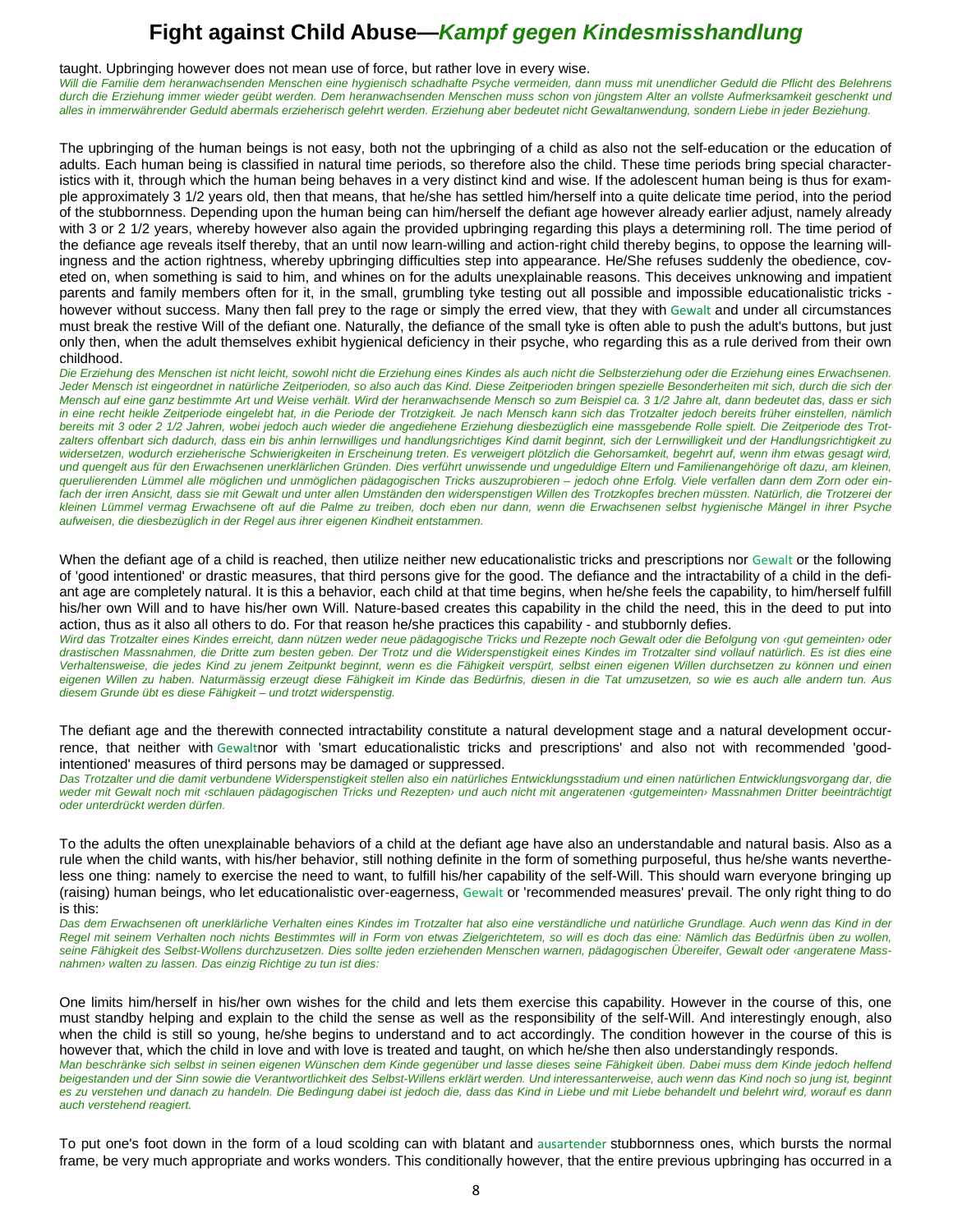#### natural and loveful measure and without yelling.

*Ein Machtwort in Form einer lautstarken Schelte kann bei krasser und ausartender Trotzigkeit, die den normalen Rahmen sprengt, sehr wohl angebracht sein und Wunder wirken. Dies bedingt jedoch, dass die gesamte vorangegangene Erziehung in natürlichem und liebevollem Mass und ohne Gebrüll stattgefunden hat.* 

Children in the defiant age are wrongly treated, for example through wrong upbringing such as Gewalt, beating, frequent scolding and yelling, then this brings to the outcoming effect (as also in the other upbringing times), that an obdurateness steps into appearance, which leads to falseness and lies as well as to the acting contrarily in a more conscious defense, and indeed against everything, which is brought near to the defying child from the outside. This behavior entrenches itself then deeply in the child, expands itself out in him/ her more and more, in order to one day so far as to seize possession of him/her, that his/her remaining life must live with it - often until in the old age -; unsatisfied, without connecting with fellow-human relationships of healthy form, often filled with anarchistic, terroristic and misanthropic hatred.

*Werden Kinder im Trotzalter falsch behandelt, zum Beispiel durch Falscherziehung wie Gewalt, Prügel, häufige Schelte und Gebrüll, dann bringt dies zur Auswirkung (wie auch in den übrigen Erziehungszeiten), dass eine Verstocktheit in Erscheinung tritt, die zur Falschheit und Lüge führt sowie zum Zuwiderhandeln aus bewusster Abwehr, und zwar gegen alles, das von aussen an das trotzende Kind herangetragen wird. Diese Verhaltensweise gräbt sich dann tief im Kind ein,*  weitet sich in ihm mehr und mehr aus, um eines Tages soweit Besitz von ihm zu ergreifen, dass es sein restliches Leben damit leben muss - oft bis ins Greisen*alter –; unzufrieden, ohne verbindende mitmenschliche Beziehungen gesunder Form, oft mit Hass erfüllt, anarchistisch, terroristisch und menschenfeindlich.* 

The so-called good breeding is one of the most important points in the growing up times of the child. It determines the entire life of the adolescent, in the regard to the life-conduct by the same token as also in the latter self-education. The breeding is able to form with the human beings their habits, therefore however also, to a large extent his/her thoughts and actions in determined directions and forms. Habits and customary practices for instance often come about through upbringing models, which is an example of the upbringing observed and imitated after. Influential for them are also indirectly co-educators of the children, thus however also idols and wishes. Fundamentally beginning at the same time already is the character of those, who contribute to the influencing of the adolescent child; then the kind and wise is of entirely enormous significance, the expression and the transfer of the love of every form through the upbringing (as a rule the parents), then however also the form of the work of the performing ones, the way of talking, the fellow-human relationships, the views etc. Equally of importance are the forms of the consciousness direction, the personal cleanliness of the body, the order in kitchen, living space, bedroom, cellar, grounds, environment and work place etc. of the upbringing persons and the voluntary or involuntary fellow-upbringing persons. Not to forget are the table customs and the formations of the human relationships and human cohabitation, then also the kind of the behavior with rage, trouble, joy, grief and hardship etc.

*Die sogenannte gute Kinderstube ist einer der wichtigsten Punkte in den Heranwachsungszeiten des Kindes. Sie bestimmt das gesamte Leben des Heranwachsenden, im Bezuge auf die Lebensführung ebenso wie auch auf die spätere Selbsterziehung. Die Kinderstube vermag beim Menschen seine Gewohnheiten zu prägen, so aber auch weitgehend sein Denken und Handeln in bestimmten Richtungen und Formen. Gewohnheiten und Üblichkeiten zum Beispiel entstehen oft durch die erzieherischen Vorbilder, die beispielgebend von den zu Erziehenden beobachtet und nachgeahmt werden. Massgebend dafür sind aber auch indirekte Miterzieher der Kinder, so aber auch Idole und Wünsche. Grundlegend beginnend ist dabei bereits der Charakter jener, die zur Prägung des heranwachsenden Kindes beitragen; dann ist von ganz enormer Bedeutung die Art und Weise, der Ausdruck und die Weitergabe der Liebe jeder Form durch die Erziehenden (in der Regel die Eltern), dann aber auch die Art der Verrichtung der Arbeit, die Redensweise, die mitmenschlichen Beziehungen, die Anschauungen usw. Ebenso von Wichtigkeit sind dabei die Formen der Bewusstseinsrichtung, der persönlichen Reinlichkeit des Körpers, die Ordnung in Küche, Wohnraum, Schlafzimmer, Keller, Umschwung, Umgebung und Arbeitsplatz usw. der Erzieherpersonen und der freiwilligen oder unfreiwilligen Miterzieherpersonen. Nicht zu vergessen sind dabei die Tischsitten und die Formen der menschlichen Beziehungen und des menschlichen Zusammenlebens, dann auch die Art der Verhaltensweise bei Zorn, Ärger, Freude, Trauer und Not etc.* 

As a rule the psyche and character hygiene of the human beings of this is drastically underestimated, so therefore also the character psyche hygiene of those, who work for adolescent children and even juveniles by upbringers and influencing significant ones and the models to the adolescents and are all still themselves growing up. Truthly is the fact therefore, that examples and models have an immense and all-outstanding significance for adolescent children and all are still growing up themselves, in the negative as also in the positive sense, so therefore in the evil as in the good. Examples and models as upbringing possible ones cast a monstrous magical power, a true magical charm of influencing and formation of the adolescent human beings. Their effect surpasses by far any written or spoken word, all Gewalt and beating, any scolding, any confinement, any yelling, any rage and any punishment no matter of which form.

*In der Regel wird die psychische und charakterliche Hygiene des Menschen von diesem drastisch unterschätzt, so also auch die charakterliche psychische Hygiene jener, die für heranwachsende Kinder und sogar Halbwüchsige von erzieherischer und prägender Bedeutung sind und die beispielhaft auf die Heranwach*senden und alle sich noch Entwickelnden wirken. Wahrheitlich ist die Tatsache so, dass Beispiele und Vorbilder eine ungemeine und allesüberragende *Bedeutung für heranwachsende Kinder und alle sich noch Entwickelnden haben, und zwar im negativen wie auch im positiven Sinne, so also im Bösen wie im Guten. Beispiele und Vorbilder als Erziehungspotentiale stellen eine ungeheure magische Kraft dar, ein wahrliches Zaubermittel der Prägung und Formung des heranwachsenden Menschen. Ihre Wirkung übertrifft bei weitem jedes geschriebene oder gesprochene Wort, alle Gewalt und Prügel, jede Schelte, jedes Einsperren, jedes Gebrüll, jeden Zorn und jede Bestrafung egal welcher Art.* 

A very important point of the psyche hygiene is still that of: THE LAUGH. Children laugh often and gladly, for all possible and impossible reasons. Also when they are still so young, even infants, they like to laugh, merrily and extensively and unweightedly. They truly take every opportunity, in order to let their laugh resound. Very often the adults find no reason to the understand the laugh of the children, and they will be angered or shake the head. Nevertheless the laughter of the children rises from a still healthy psyche hygiene, that the for uncomprehending adults has been lost, which is why he/she can no longer find a reason in a minute and for an unimportant cause to laugh, as this is still the child's own. This is also the primitive reason for it, that the adults dumbly laugh at the children, instead of laughing with them. The adults shows thus therewith his/her inadequacy and the state of his/her hygienic pollutedness of his/her psyche. Equally primitive and of hygienic impurity attesting is the behavior of all adults, who in the presence of the concerned child repeat his/her questions and remarks, only because they are funny. The child standing there is thereby shocked and shamed, because he/she has in each case seriously meant and in trust brought forward his/her questions or remarks.

*Ein sehr wichtiger Punkt der psychischen Hygiene ist noch der: DAS LACHEN. Kinder lachen oft und gern, bei allen möglichen und unmöglichen Anlässen. Auch*  wenn sie noch so jung sind, sogar Säuglinge, mögen sie lachen, fröhlich und ausgiebig und unbeschwert. Sie nehmen jede Gelegenheit wahr, um ihr Lachen *erschallen zu lassen. Sehr oft finden die Erwachsenen keinen Grund zum Verstehen des Lachens der Kinder, und sie werden gar zornig oder schütteln den Kopf. Doch das Lachen der Kinder entspringt einer noch gesunden psychischen Hygiene, die dem verständnislosen Erwachsenen verlorengegangen ist,*